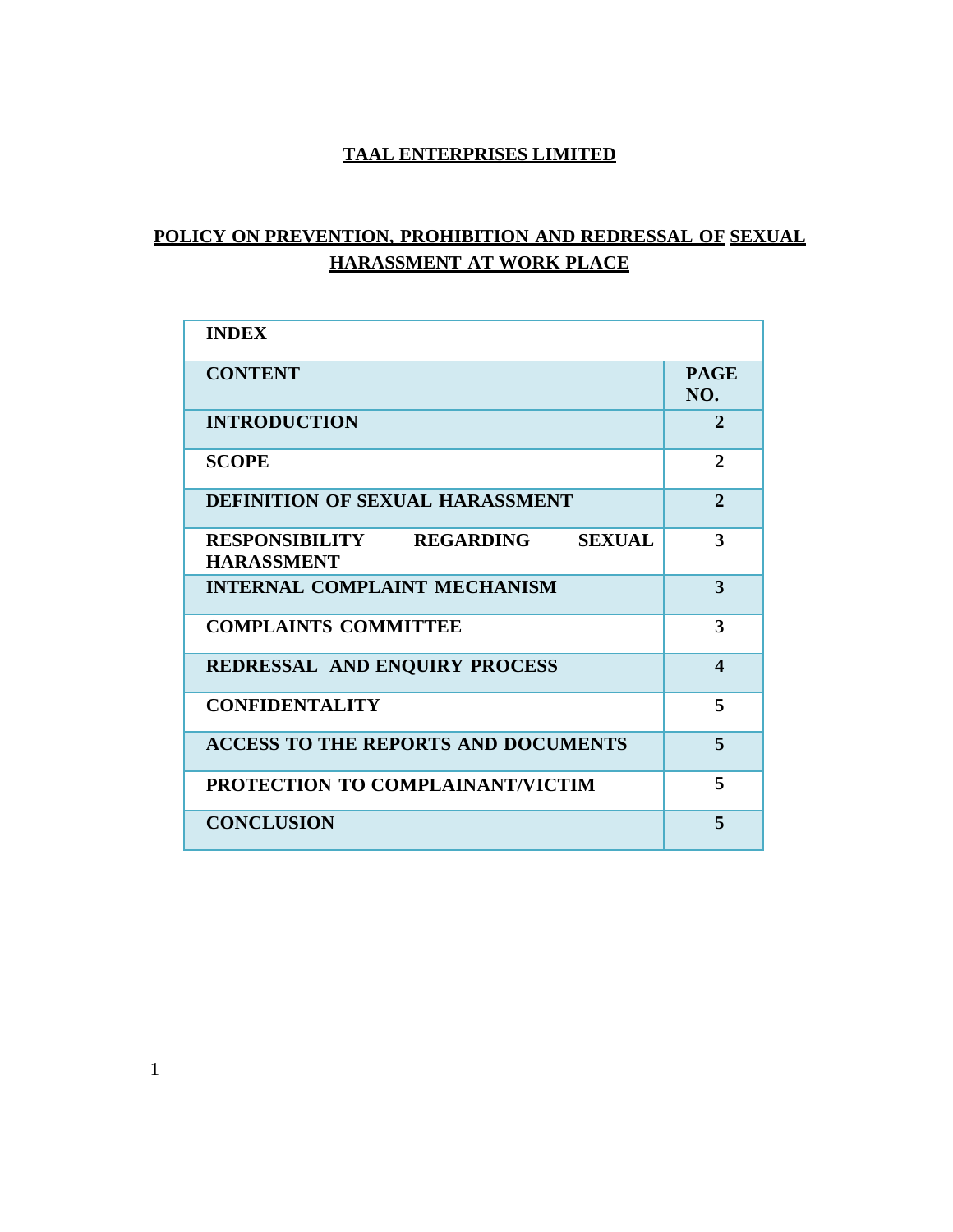### **1. INTRODUCTION**

TAAL Enterprises Limited ('TEL/ Company') is committed to provide a work environment that ensures every woman employee is treated with dignity and respect.

The Company is, also, committed to promote a work environment that is conducive to the professional growth of its women employees and encourages equal opportunity.

The Company will not tolerate any form of sexual harassment and is committed to take all necessary steps to ensure that its women employees are not subjected to any form of harassment.

#### **2. SCOPE**

The policy applies to all categories of employees of TEL and Group Companies. This includes all the permanent employees (management cadre and workmen), temporary employees, trainees, employees on contract or working in part time and employees working as consultants. The Company will not tolerate sexual harassment, if engaged in by clients or by suppliers or any other business associates. This policy comes into effect immediately.

Workplace includes:

All the Company offices or any other premises where the office work of the Company is carried out; and

Any social gathering related to office work, business or other functions where the conduct or comments may have an adverse effect on the employees working.

#### **3. DEFINITION OF SEXUAL HARASSMENT**

Sexual harassment may be one or a series of incidents involving unsolicited and unwelcome sexual advances, request for sexual favors, or any other verbal or physical conduct of sexual nature. Sexual Harassment at the workplace includes:

- 1. Unwelcome sexual advances (verbal, written or physical);
- 2. Demand or request for sexual favors;
- 3. Any other type of sexual-oriented conduct;
- 4. Verbal abuse or joking that is sex-oriented;
- 5. Showing pornography; and
- 6. Any other unwelcome physical, verbal or non-verbal conduct of sexual nature.

#### **4. RESPONSIBILITIES REGARDING SEXUAL HARASSMENT**

All the employees of the Company have a personal responsibility to ensure that their behavior is not contrary to this Policy. All the employees are hereby encouraged to maintain a work environment which is free from sexual harassment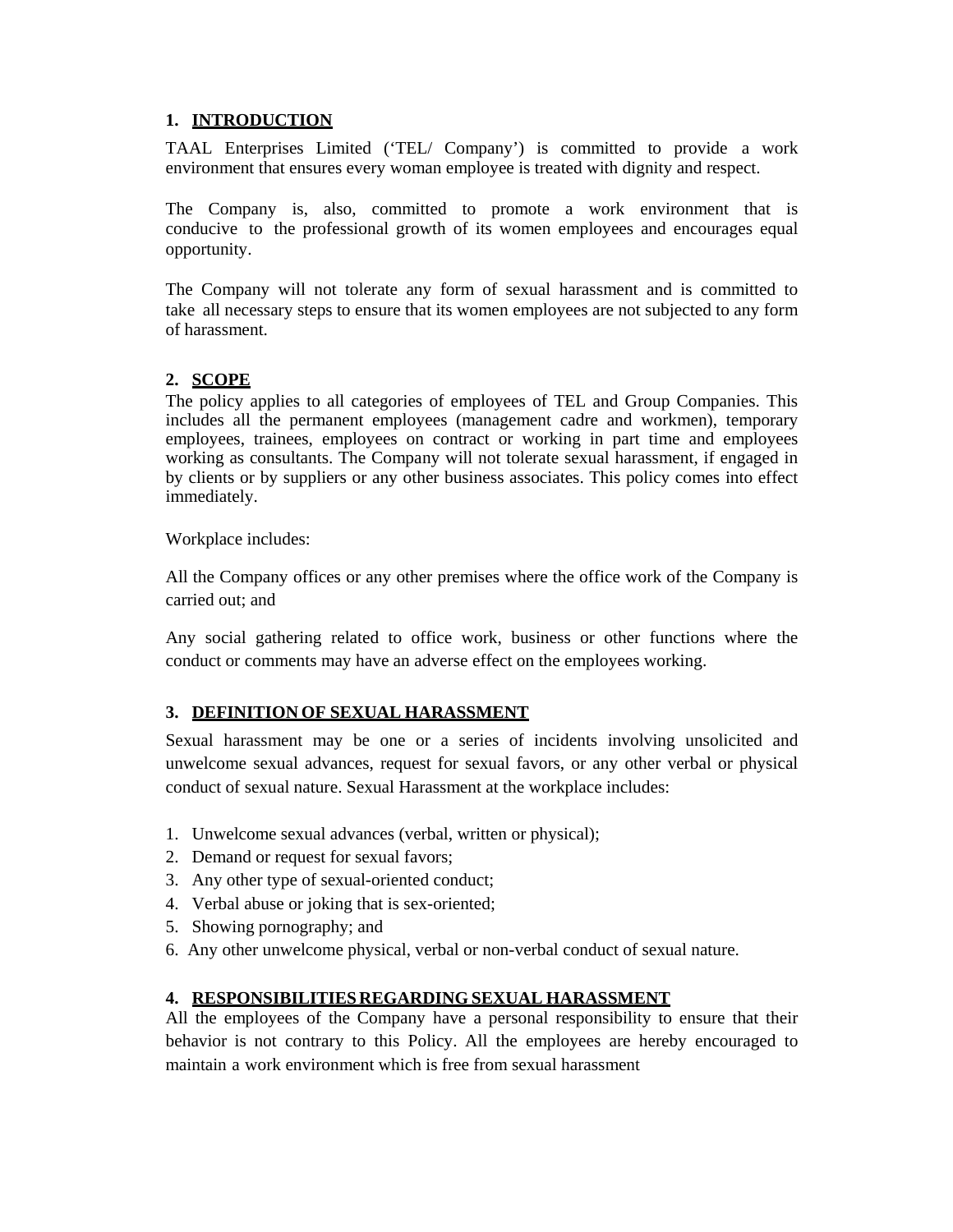# **5. INTERNAL COMPLAINT MECHANISM**

As per the - "The Sexual, Harassment of Women at Workplace (Prevention, Prohibition and Redressal) Act, 2013 the Company has created "Internal Complaint Committee". This Committee has been created for time bound redressal of complaints made by the victims.

### **6. INTERNAL COMPLAINTS COMMITTEE**

The Company has instituted a Complaints Committee for redressal of sexual harassment complaints (made by the victims) and for ensuring time bound treatment of such complaints.

Initially, and till further notice, the Complaints Committee will comprise of the following four members out of which at least two members will be women:

- i. Presiding Officer Women employed at senior level;
- ii. Members Two members from amongst the employees preferably committed to the cause of women or who have experience in social work or have legal knowledge; and
- iii. One member from amongst non-governmental organizations (NGO) or associations committed to the cause of women.

The Complaints Committee is responsible for:

- Investigating every formal written complaint of sexual harassment;
- Taking appropriate remedial measures to respond to any substantiated allegations of sexual harassment;
- Discouraging and preventing employment-related sexual harassment;

## **7. REDRESSAL AND ENQUIRY PROCESS**

- i. Any employee who feels to be sexually harassed directly or indirectly may make a formal complaint to the Presiding Officer of the Internal Complaints Committee constituted by the Management. The complaint shall have to be in writing and can be in form of a letter, preferably within 15 days from the date of occurrence of the alleged incident, and should be sent in a sealed envelope. Alternately, the employee can send complaint through an email. The employee is required to disclose her name, department, division and location she is working in, to enable the Presiding Officer to contact her and take the matter forward;
- ii. The Presiding Officer of the Internal Complaints Committee will proceed to determine whether the allegations (assuming them to be true only for the purpose of this determination) made in the complaint fall under the purview of Sexual Harassment, preferably within 30 days from the receipt of the complaint. In the event, the allegation does not fall under the purview of Sexual Harassment; s/he will record this finding with reasons and communicate the same to the complainant;
- iii. In the event the Presiding Officer of the Internal Complaints Committee determines that the allegations constitute an act of sexual harassment, s/he will